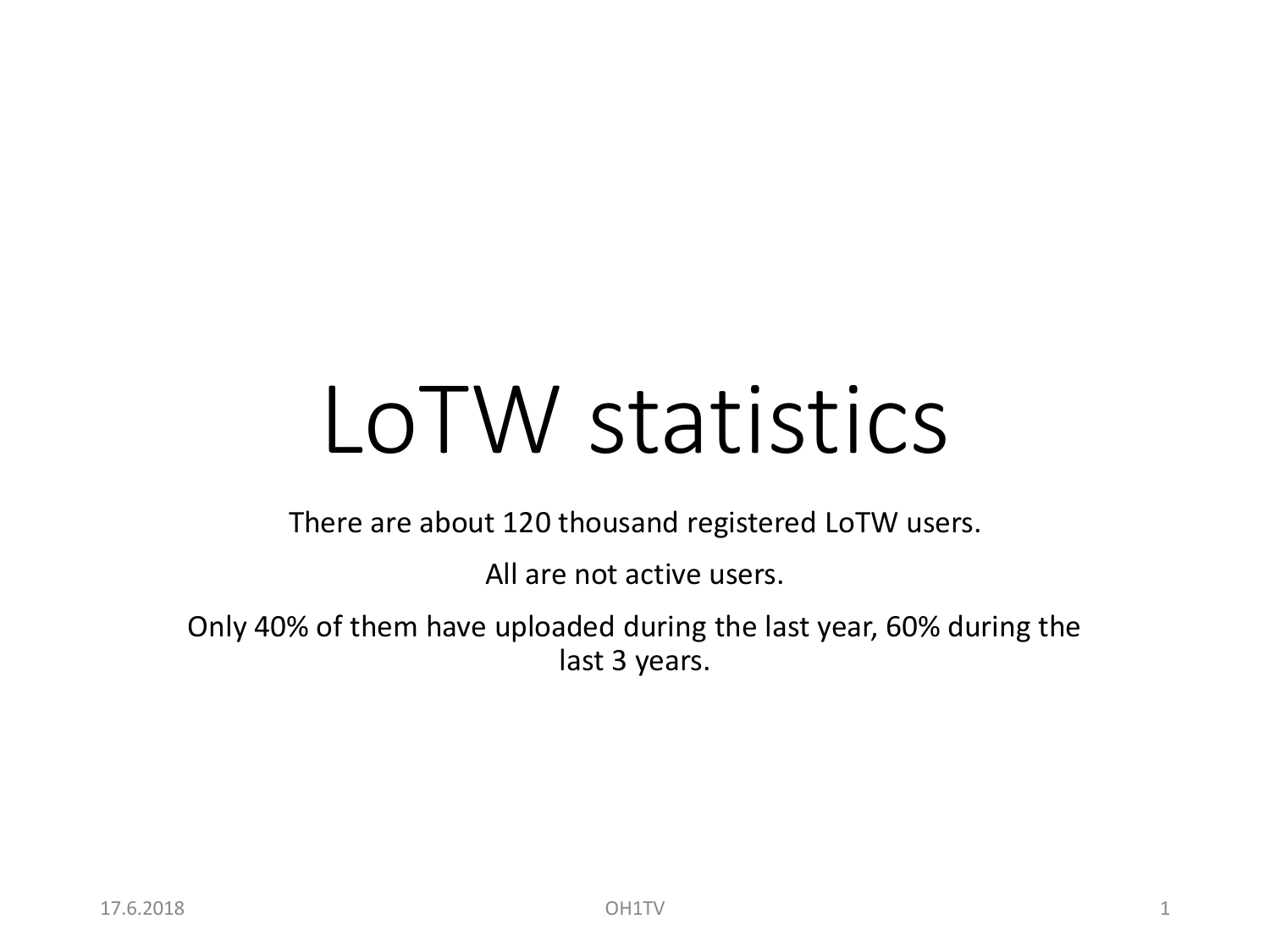## LoWT upload behaviour

- I downloaded ARRL report about LoTW users, having latest uploads on 10.6.2018
- I tried to understand how quickly users respond. Can all users be considered reliable confirmers.
- From that data we know only dates of update, not date of QSO, but those two correlate, at least among active users, I think.
- My analysis is on yearly, weekly and daily basis.
- % values are from total number of users which was 118377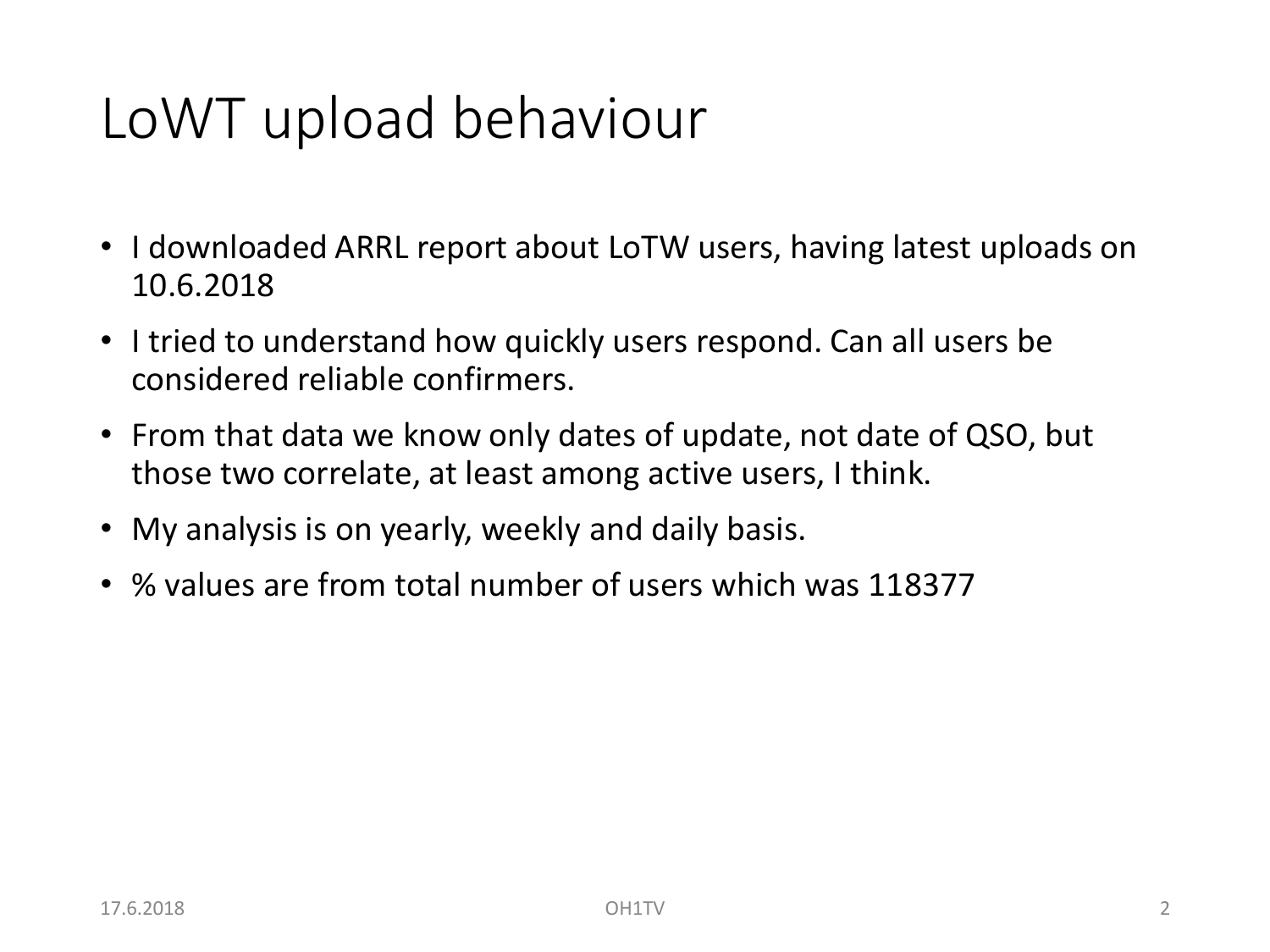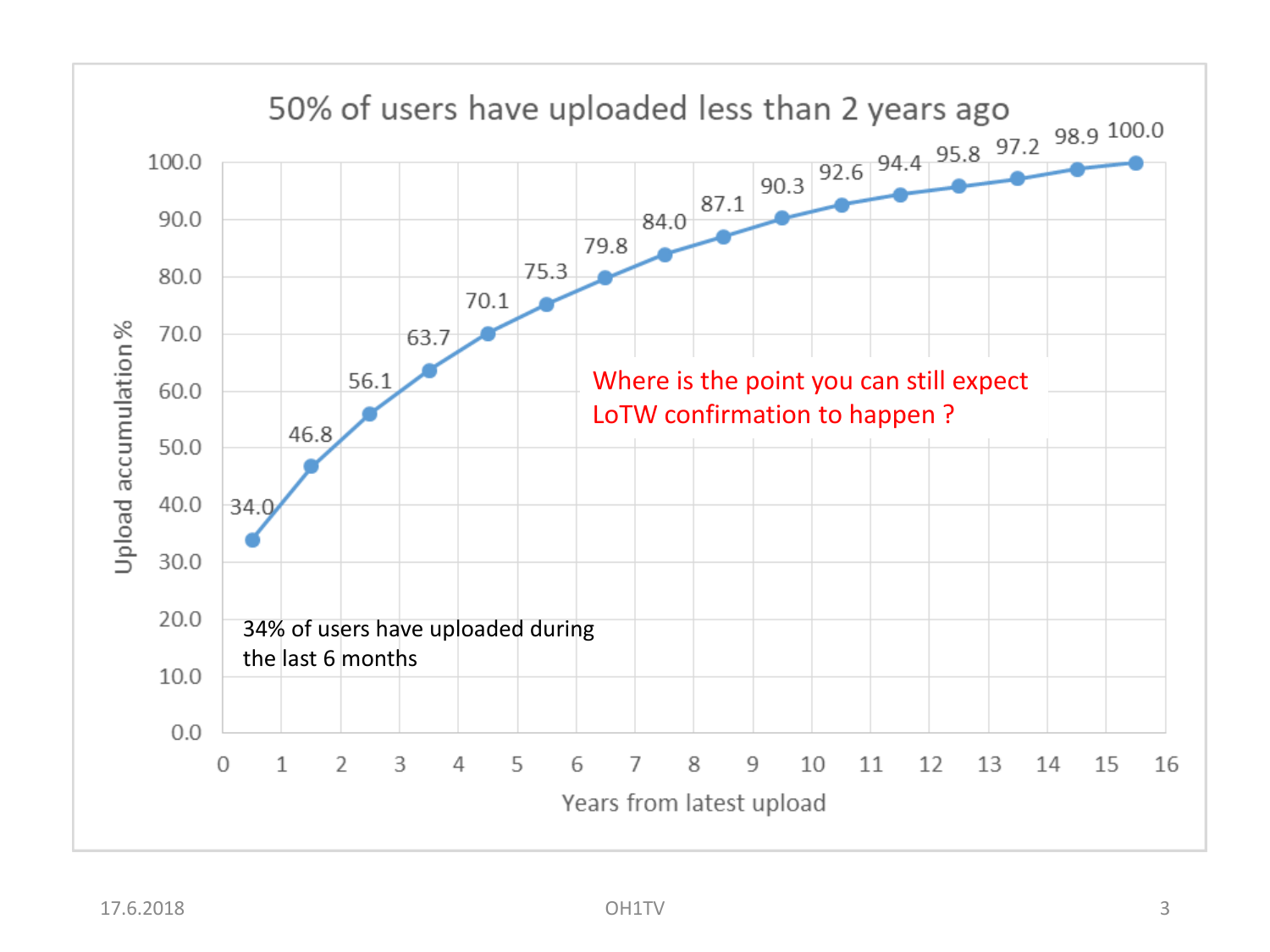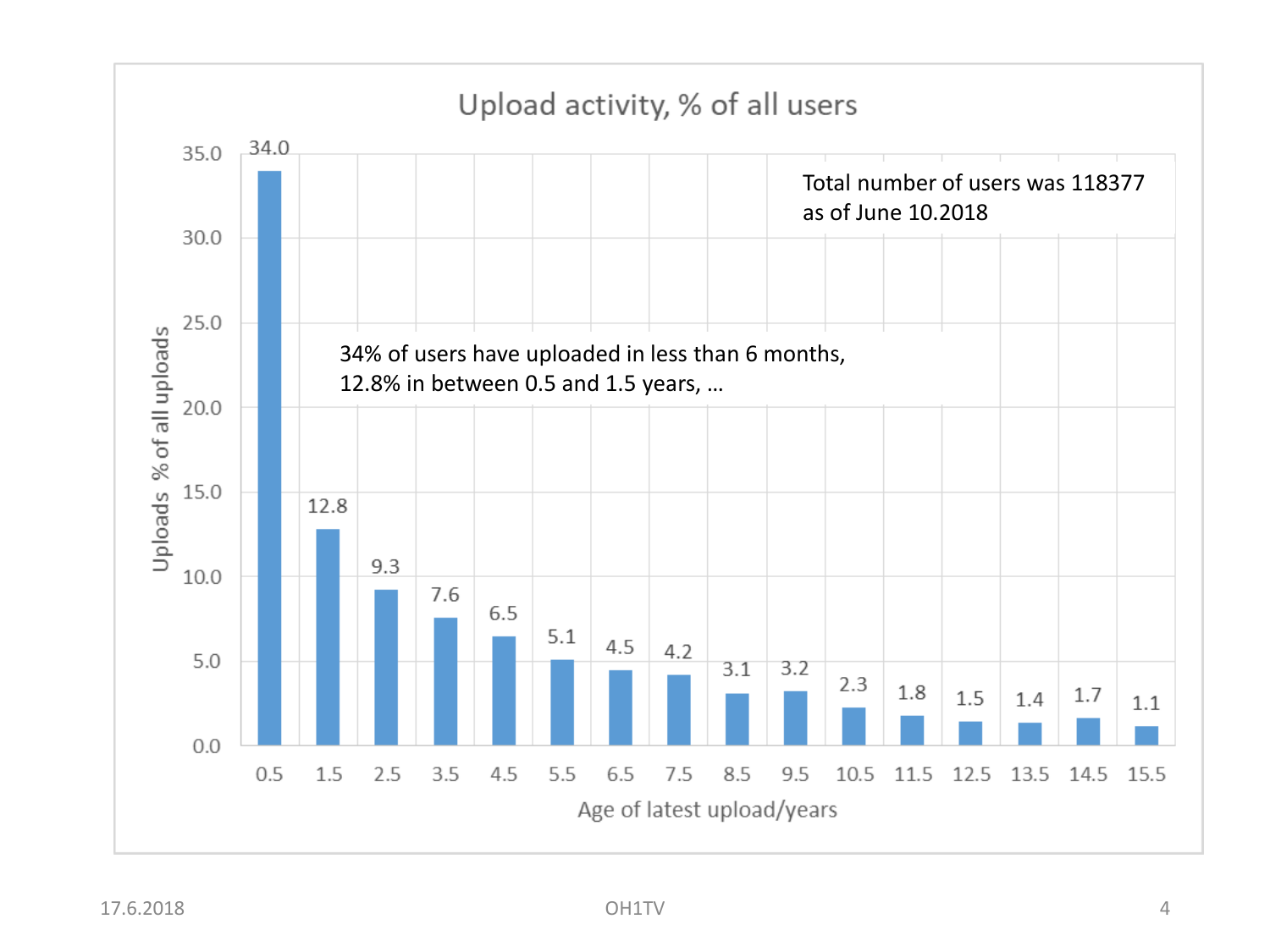

## 33% of users have uploaded less than 21 weeks ago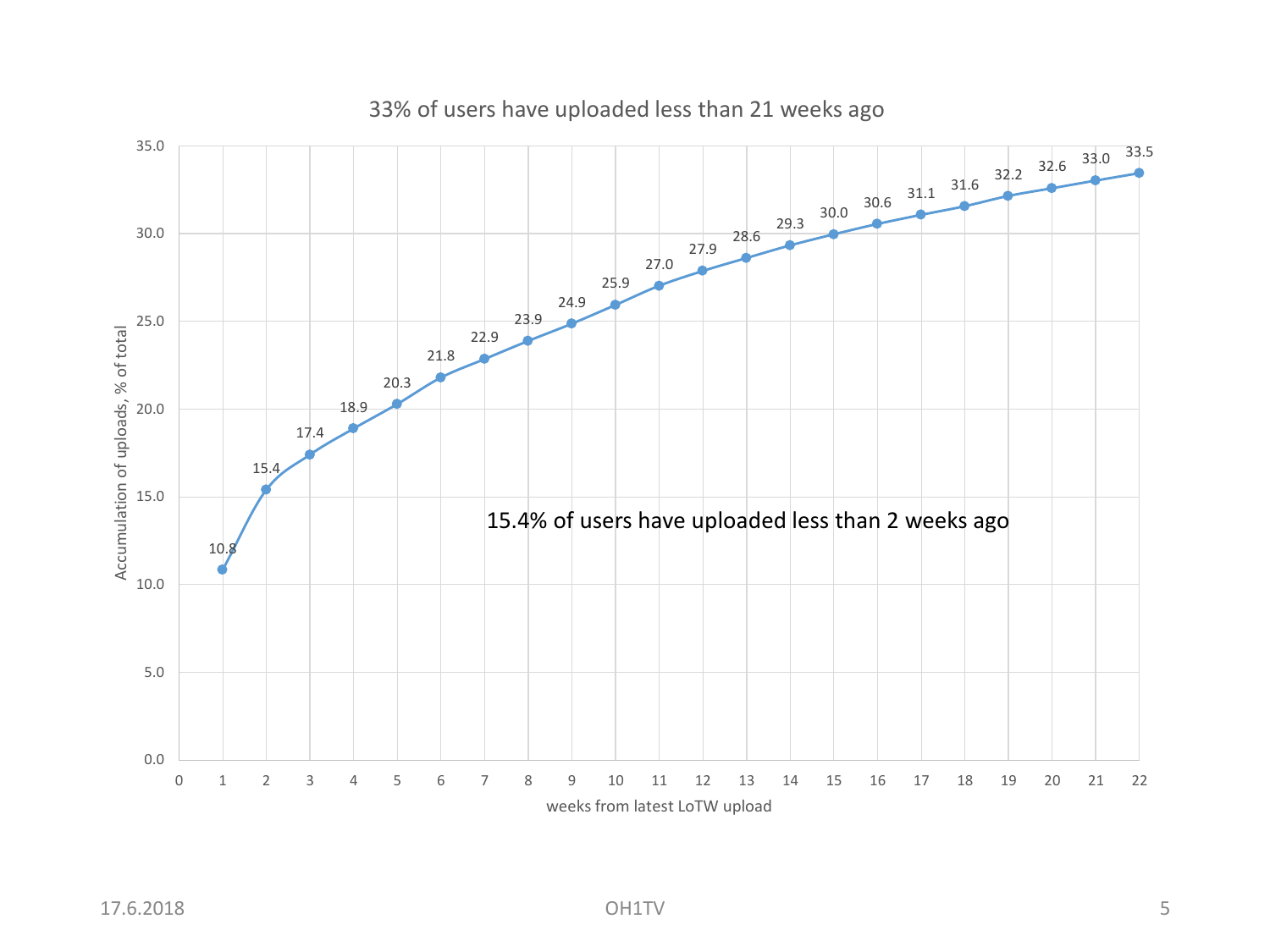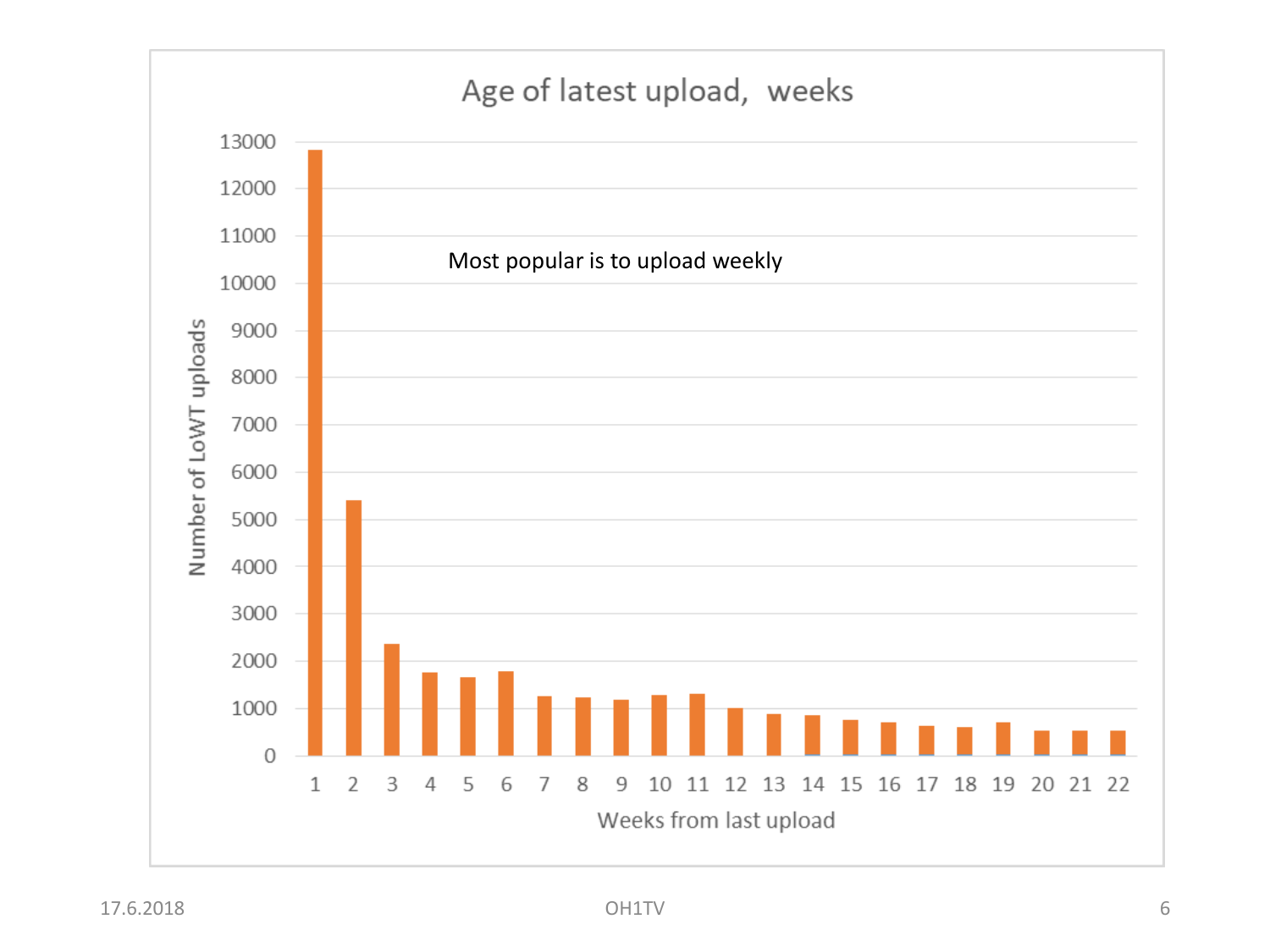